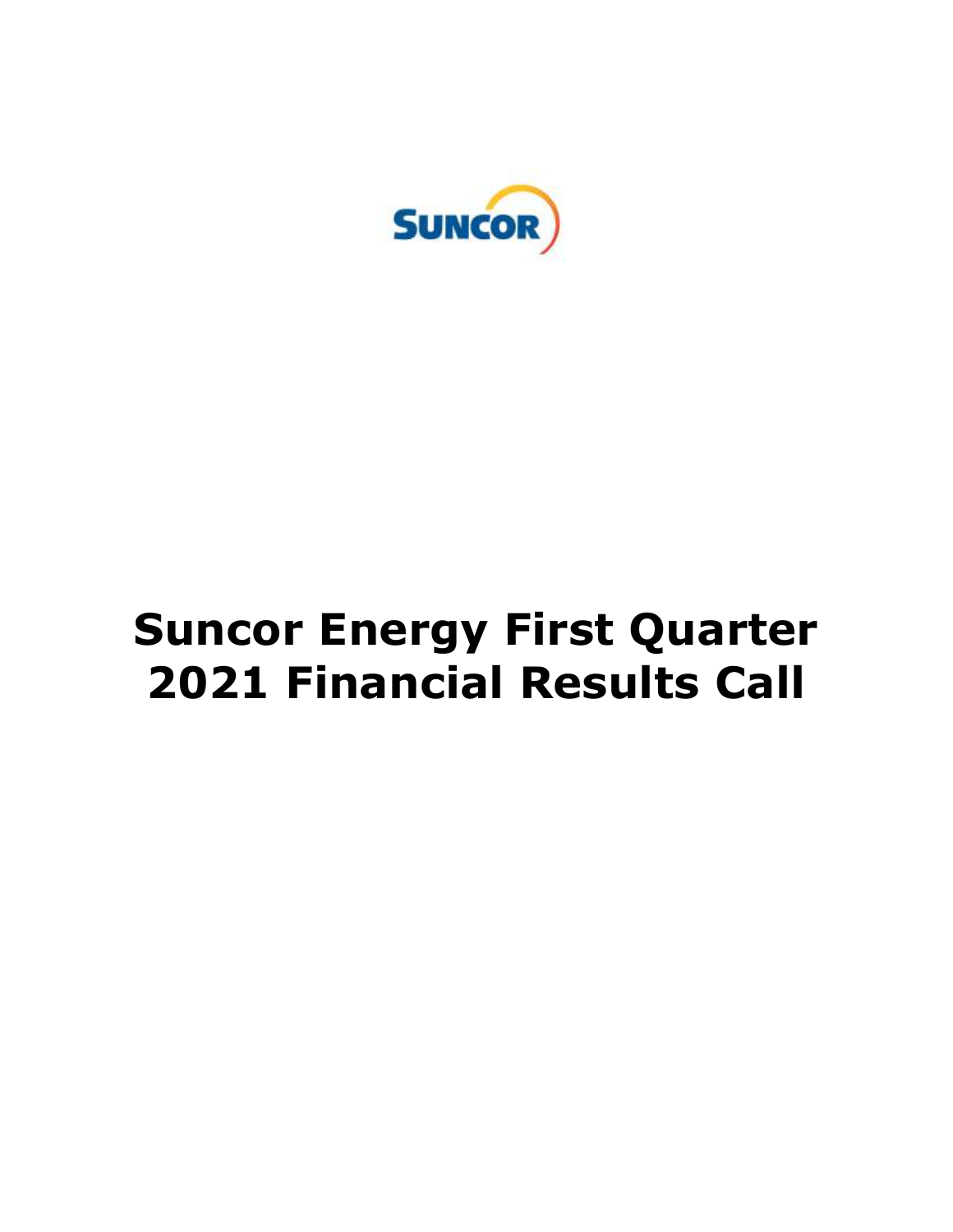**Operator:** Good day and thank you for standing by and welcome to the Suncor Energy First Quarter 2021 Financial Results Conference Call. At this time all participants are in a listen-only mode. After the speakers' presentation, there will be a question and answer session. (Operator Instructions). I would now like to hand the conference over to your speaker today, Mr. Trevor Bell, VP Investor Relations. Please go ahead.

## Trevor Bell  *Vice President of Investor Relations, Suncor Energy Inc.*  **Introduction**

 Thank you, operator, and good morning. Welcome to Suncor's first quarter earnings call. With me this morning are Mark Little, president and chief executive officer; and Alister Cowan, chief financial officer. Please note that today's comments contain forward-looking information. The actual results may differ materially from the expected results because of various risk factors and assumptions and they are described in our first quarter earnings release as well as our current Annual Information Form. Both of these are available on SEDAR, EDGAR and our website, [suncor.com](https://suncor.com).

 Certain financial measures referred to in these comments are not prescribed by Canadian GAAP. For a description of these financial measures, please see our first quarter earnings release. Following formal remarks, we'll open the call up to questions.

Now, I'll hand it over to Mark for his comments.

### **Opening Remarks**  Mark Little  *President & Chief Executive Officer, Suncor Energy Inc.*

Great, thanks Trevor and good morning - thank you for joining us.

 Before I get into our opening remarks, I would like to note that we'll be hosting investors and the analysts' community at our virtual investor day on May 26<sup>th</sup>. On that day we'll address, in detail, the outlook for our business from an operating, and capital allocation, and ESG performance perspective. As a result, our remarks today will be focused primarily on our first quarter results.

 In the first quarter we executed upon the commitments we have made to our shareholders – namely operational excellence, financial resilience, shareholder returns and fortifying our business model.

 Our focus on operational excellence was reflected through combined upgrader utilization of 97%, record In Situ production of 252,000 bbls/d, and a disciplined focus on costs across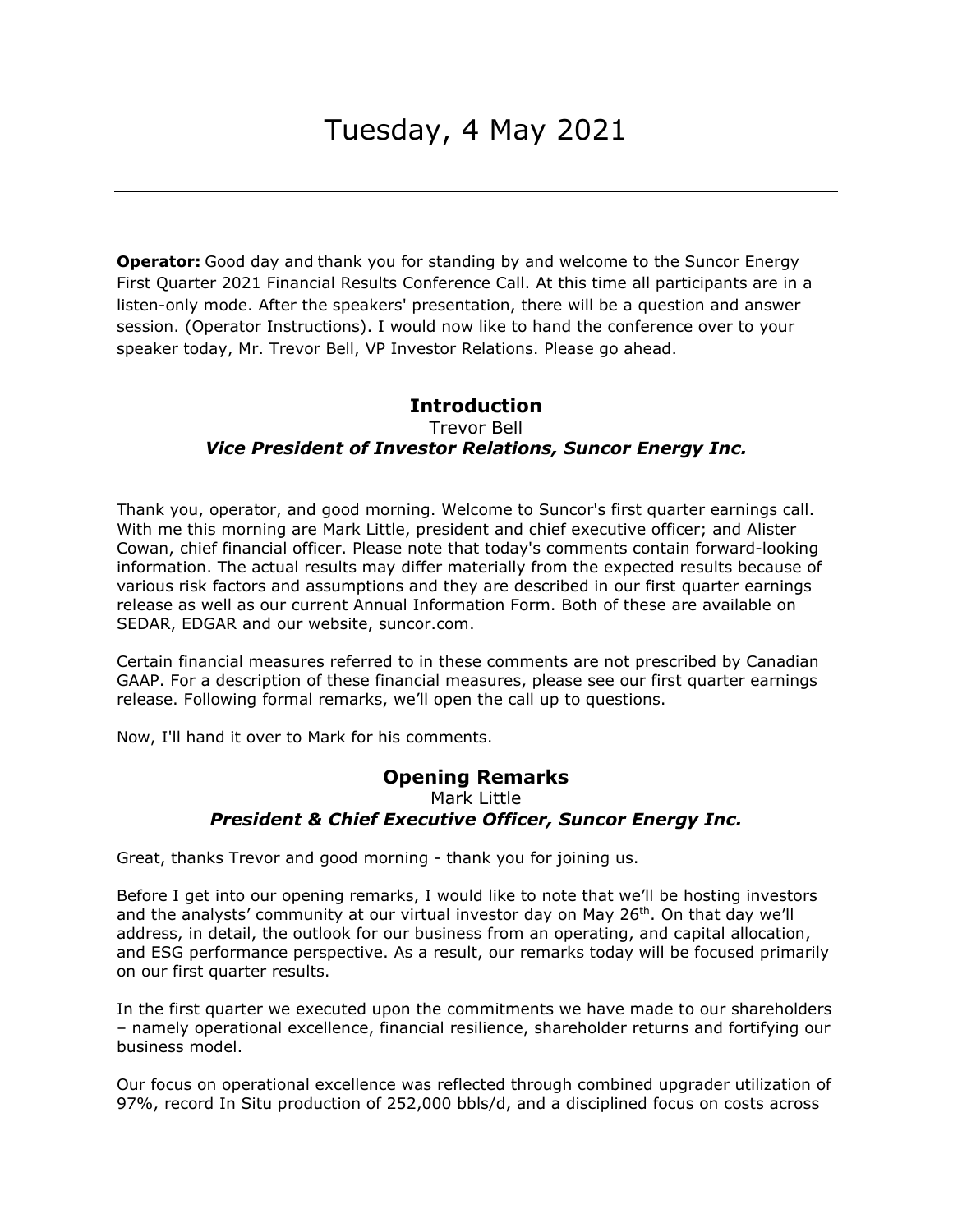the company. This performance was supported by increased upgrading flexibility achieved through Syncrude and Base Plant interconnecting pipelines. Within our Downstream business, we generated nearly \$1 billion of funds flow from operations as our 92% utilization at our refineries continued their industry leadership position. Our physically integrated model generated \$2.2 billion of funds from operations, excluding the restructuring charge of approximately \$125 million after-tax related to our previously announced headcount reductions. We reduced our total debt by \$1.1 billion and returned approximately \$640 million to shareholders through dividends and share buybacks, or roughly 30% of funds from operations. Our buyback resumed at the beginning of February and including purchases made in April, we've bought back approximately 20 million shares for \$530 million representing a buyback yield of 5% on our market cap on an annualized basis.

Focusing on operating performance,

 Our fourth quarter call, I mentioned that the combined Base Plant and Syncrude upgraders set the second-best quarterly SCO production in our history with 514,000 bbls/d. This trend continued into the first quarter with even stronger production of 520,000 bbls/d. Together, these two quarters mark the highest ever SCO production at our combined upgrading facilities over a six-month period. This performance reflects our strategy to maximize the value of each barrel.

 We have a similar good news story on costs which we continue to drive down. Many of you had recognized the improved cost performance in Q4, closing out the year at the bottom end of our 2020 guidance range. The first quarter trended 12% below these levels, reflecting the significant strides made in 2020 on the initiatives to structurally improve the cost of our business. As a result, the first quarter Oil Sands operations costs averaged \$23/bbl Canadian, more than absorbing the 20% quarter-over-quarter natural gas price increase.

increase.<br>Syncrude achieved 94% utilization with cash operating costs of \$32/bbl during the first quarter. Along with the other owners and personnel at Syncrude we are making good progress on the smooth transfer of operatorship of Syncrude to us by the end of the third quarter.

quarter.<br>At Fort Hills, our net production averaged 51,000 bbls/d reflecting a change in the mine ramp up strategy. With full partner support, a decision was made to reset the mine plan. Over the next 4 months, we will increase the available ore inventory to provide a consistent feed to the plant while keeping our production flat. Appropriate ore inventory levels are required to operate the plant at 90% of nameplate capacity on a two-train operation. This change does not impact our production guidance range for the year – it merely changes the production profile throughout the year.

 Our Downstream had another good market leading quarter, generating nearly \$1 billion of funds from operation. Despite continued stay at home orders across Canada, we leveraged our midstream assets and expertise to capture robust margins, and exported significantly higher volumes. I'm confident that as you see the cracks improve and the Canadian economy unlocks as vaccinations pick up, we will continue to build on this level of profitability, both in volumes and margin increases.

 Finally, and most importantly - we hold the health and safety of our employees and contractors above all else. Currently, the third wave of the pandemic in Canada is significantly impacting the region of Fort McMurray. Given this situation, and with Syncrude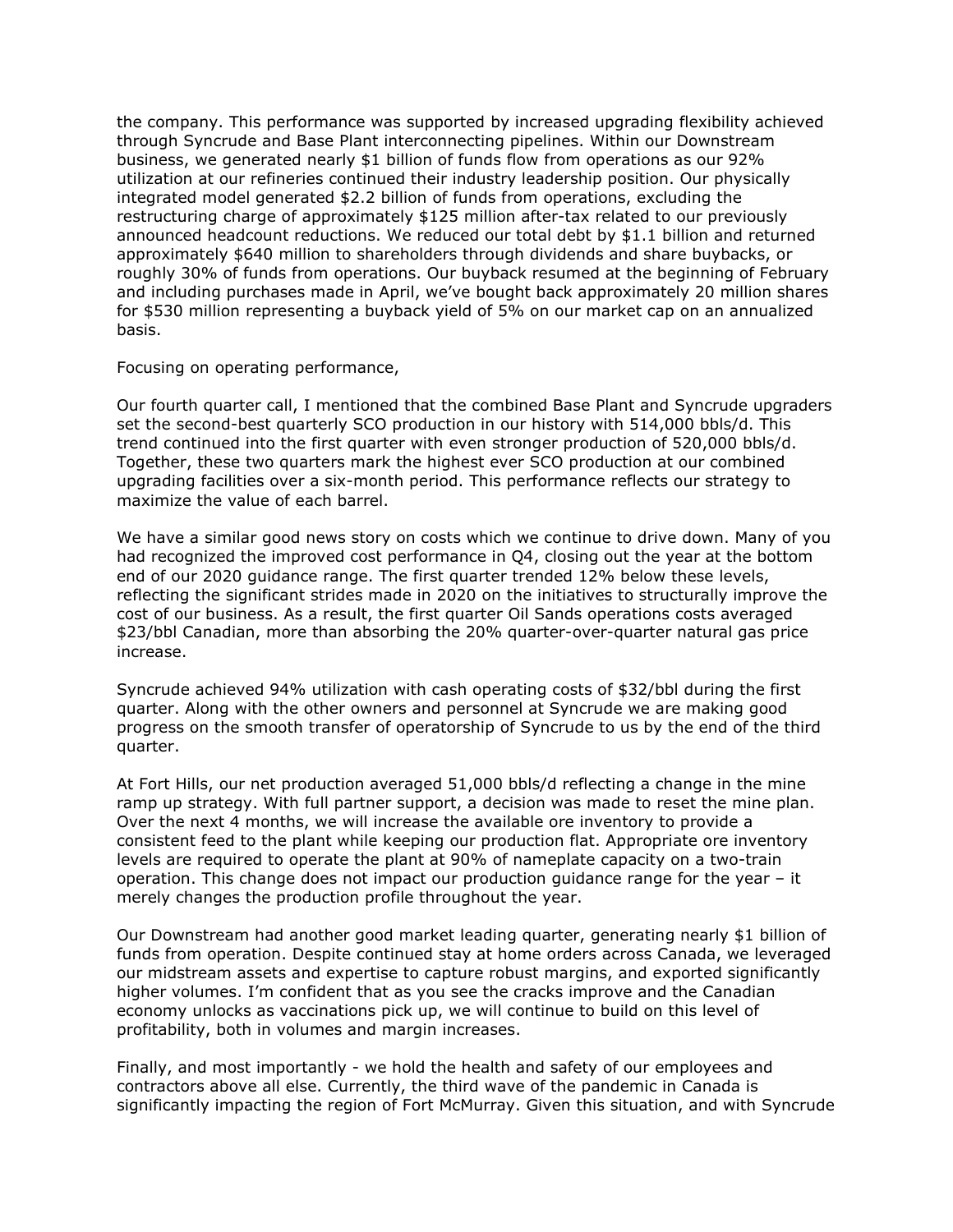in the middle of turnaround schedule, we've delayed the start of our U2 turnaround at Base Plant until at least June, we will see when this gets finalized. This decision supports the completion of Syncrude turnaround and minimizes the overlap between the two assets. These measures have been taken to ensure our planned maintenance can be performed safely and efficiently. We currently expect no material impact to our 2021 guidance. We also continue to work with the community of Fort McMurray, and with governments and other industry players to accelerate rapid testing and now vaccinations in the region. We will continue to provide assistance to the community and its citizens during these trying times.

times.<br>I'll now hand it over to Alister to go through our financial highlights.

# Alister Cowan  *Chief Financial Officer, Suncor Energy Inc.*  **Financial Highlights**

Thanks, Mark.

 In the first quarter, as Mark highlighted, Suncor generated \$2.2 billion of funds from operations. Now this, as Mark said, excluded approximately \$125 million of after-tax restructuring charges resulting from staffing reductions that we announced on our 2020 third quarter call. We do expect to record another restructuring charge later this year in the third quarter as we progress our Syncrude operatorship integration and as we deploy other company wide processes and technology investments across the company.

 Consistent with the plans we outlined for 2021, we allocated approximately two-thirds of our free funds flow to debt repayment and one-third to share buybacks:

- We strengthened the balance sheet by reducing our total debt balance by approximately \$1.1 billion. We also termed out a portion of a short-term commercial paper by issuing 30-year debt in the US and Canadian markets for an equivalent \$1.5 billion Canadian – at a very appealing, 3.8% average rate. I believe this issuance demonstrates the market's confidence in the long-term viability of the oilsands and our physically integrated model.
- Restarting our share buyback program at the beginning of February, we repurchased approximately 12 million shares at \$26 per share. In April we purchased an additional 8.2 million shares for \$215 million. So, year to date, that's \$530 million of stock repurchases for just over 20 million shares.

 Our strong operational results supported our significant financial progress made in the quarter. Oilsands operations generated \$1.4 billion of funds flow– nearly double Q4 levels with price realizations improving approximately 35% quarter over quarter. SCO and bitumen realizations were nearly \$70/bbl Canadian and \$48/bbl Canadian, respectively.

 As Mark noted, we continue to progress our cost improvement performance. If I compare our aggregate Oil Sands operating, selling and general costs to Q1 2020 for seasonality, not only are the per unit costs coming down but also our absolute costs are down by nearly \$300 million. This was achieved while increasing production by 60,000 bbl/d and absorbing a 50% increase in natural gas prices.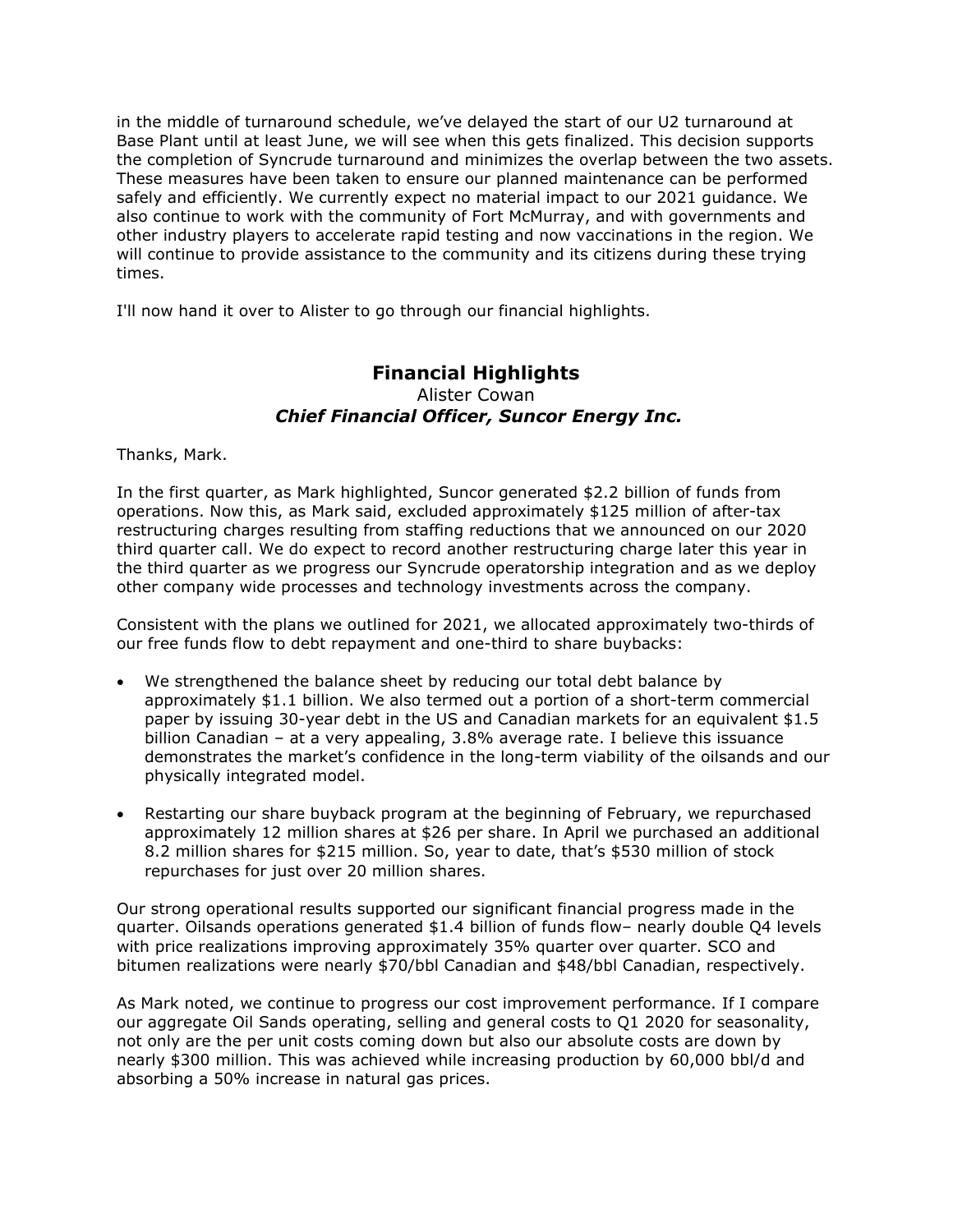The E&P segment generated \$285 million of funds from operations with price realizations of nearly \$75/bbl Canadian. As you will see from our financial statements, our sales are lower than production in E&P. This is purely a timing issue. Loadings and thus sales were delayed in the quarter given some challenging sea states. We expect this to reverse, which will provide an uplift to funds from operations in the second quarter.

 And finally, our Downstream recorded approximately \$1 billion of funds from operations. So, this is a healthy improvement from 2020 levels despite the continued and extended stay at home orders across much of Canada. I do recognize we benefitted from a FIFO tailwind, but our industry leading utilization rates are a reflection of our integrated model, our midstream capabilities and our logistics network. Our model allows us to place volumes with the end consumer that others simply are not able to do.

 As I said in February, given the current macro pricing environment and our solid operating performance, any additional free funds flow is expected to be allocated to debt repayment and share buybacks. Our capital guidance for 2021 will not change. And, we maintain our free funds flow allocation of approximately two thirds to debt repayment and one third to share buyback for 2021.

With that, I'll pass it back to Mark for some closing comments.

## Mark Little  *President & Chief Executive Officer, Suncor Energy Inc.*

Great, Thanks, Alister.

 Our first quarter results demonstrate a sharp focus towards operational excellence, financial resilience, shareholder returns and further fortifying our unique physically integrated model.

 As we build on our operational momentum and as consumer demand steadily improves, particularly in Canada, we are positioned to benefit from the large tailwinds expected in 2021 to both our upstream and downstream business and our financial performance. Combined with our focus on cost, margin enhancement and capital discipline in the form of our \$2 billion improvement target – the free funds flow generation capability of our business is stronger than ever.

 I do hope everyone can join us on our Investor Day on May 26th. We're looking forward to sharing more details about the plans including: the initiatives that are structurally lowering our cost and our capital base; increasing the funds flow generation capabilities of our business; and adding financial resilience while targeting increased shareholder returns; and achieving all this with better environmental performance.

With that, Trevor, back to you.

 **Trevor Bell:** Thank you, Mark and Alister. I'll turn the call back to the operator to take some questions. Operator?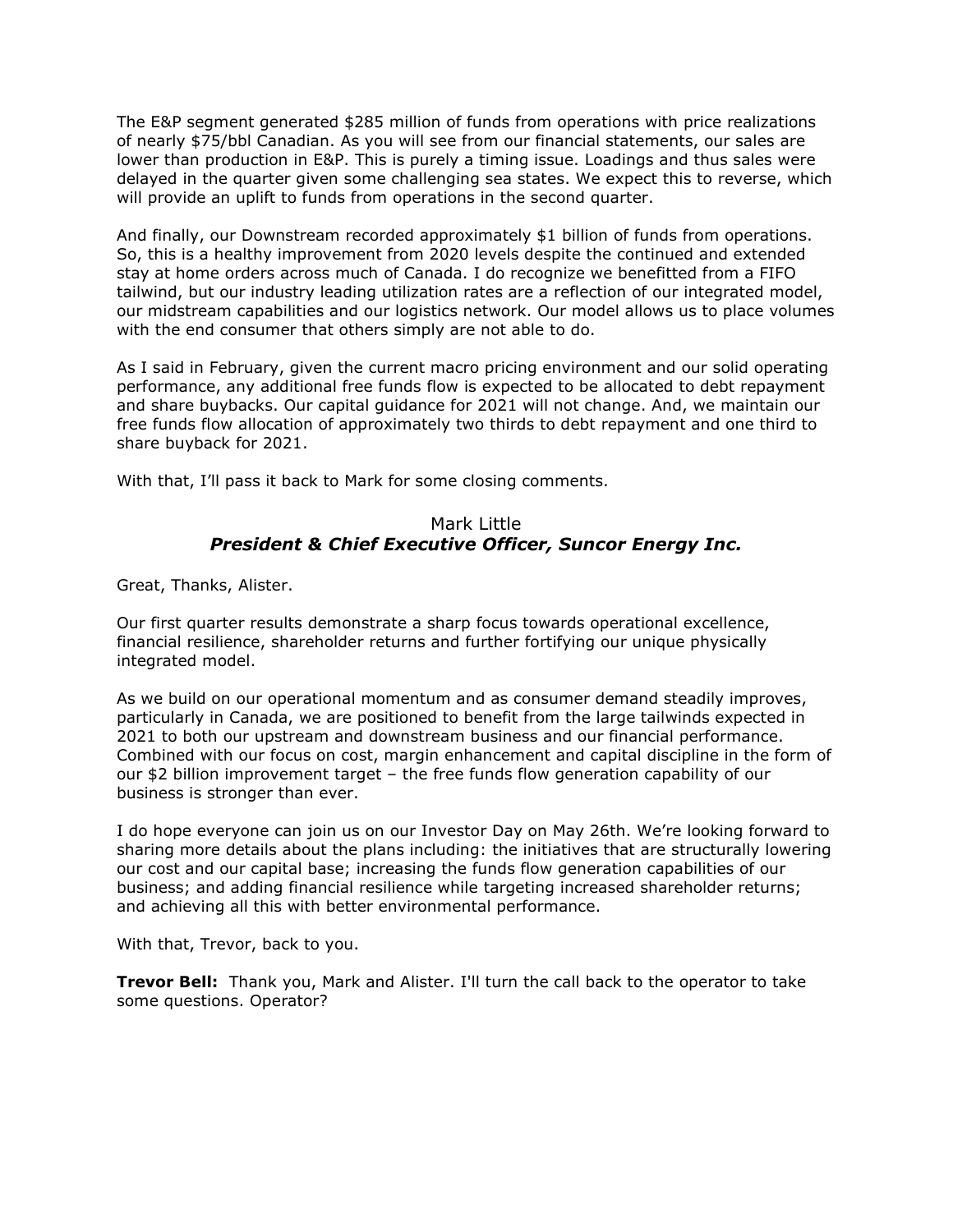**Operator:** (Operator instructions). And your first question comes from the line of Greg Pardy with RBC Capital.

 **Greg Pardy (RBC Capital):** Hey, good morning. Really just one question for me, Mark, and it's -- I guess it's digging a little bit back into Fort Hills. So, what I'm wondering is whether you've moved from, on a sustained basis from a sort of a just-in-time inventory methodology, right, in terms of ore versus a sustained buffer. And then kind of the follow- up is with the plan that you have laid out, what does that mean for exit rates and then ultimately, costs?

 **Mark Little:** Ya. Thanks, Greg. Ya, it's an interesting way you characterize that. I guess that's a fair way of talking about it. Part of the issue with it is when you slowly ramp up, we literally are constantly changing the operation of the two-trains and in some cases, running trains for periods of time, shutting them down to average below a two-train minimum.

minimum.<br>So, our view was, look, this is creating an enormous amount of variability within the plant. Let's just clear off the overburden, get the mine ready to go at full rates. And then in mid- Q3 or in September, we're expecting to be at full rates and be within 90% of plant capacity at year-end. And we're expecting that as you get into 2022, although we don't have all of our cost reductions implemented, but we expect to be very much in the range that we initially stated for Fort Hills, which is in the \$20-\$23 a barrel as you get into 2022.

 **Greg Pardy:** Okay. Terrific. And then the last piece of that -- that's helpful. The last piece of that is just on the autonomous haul trucks, I think you've deployed all of them. How's that working? And are you seeing cost savings flipping into that as -- when it smooth?

**Mark Little:** Yes. As we stated before, Greg, we structurally were driving down the costs at Fort Hills. Part of that is autonomous haul trucks, but there's also lots of changes around staffing and support of the operation and such. So yes, they're up and operating, they're going well, and they're delivering on cost reductions.

**Greg Pardy**: Ok, terrific, thanks very much.

**Mark Little:** Thanks Greg.

 **Operator:** And your next question comes from the line of Neil Mehta with Goldman Sachs.

 **Neil Mehta (Goldman Sachs):** Ya, thank you. So, the first set of questions just around capital returns, good deleveraging in the first quarter. It looks like you picked up the pace of buybacks here in April. So just can you talk about how you're thinking about approaching the buyback in 2021? And are you pulling forward some of the share repurchase relative to your plans?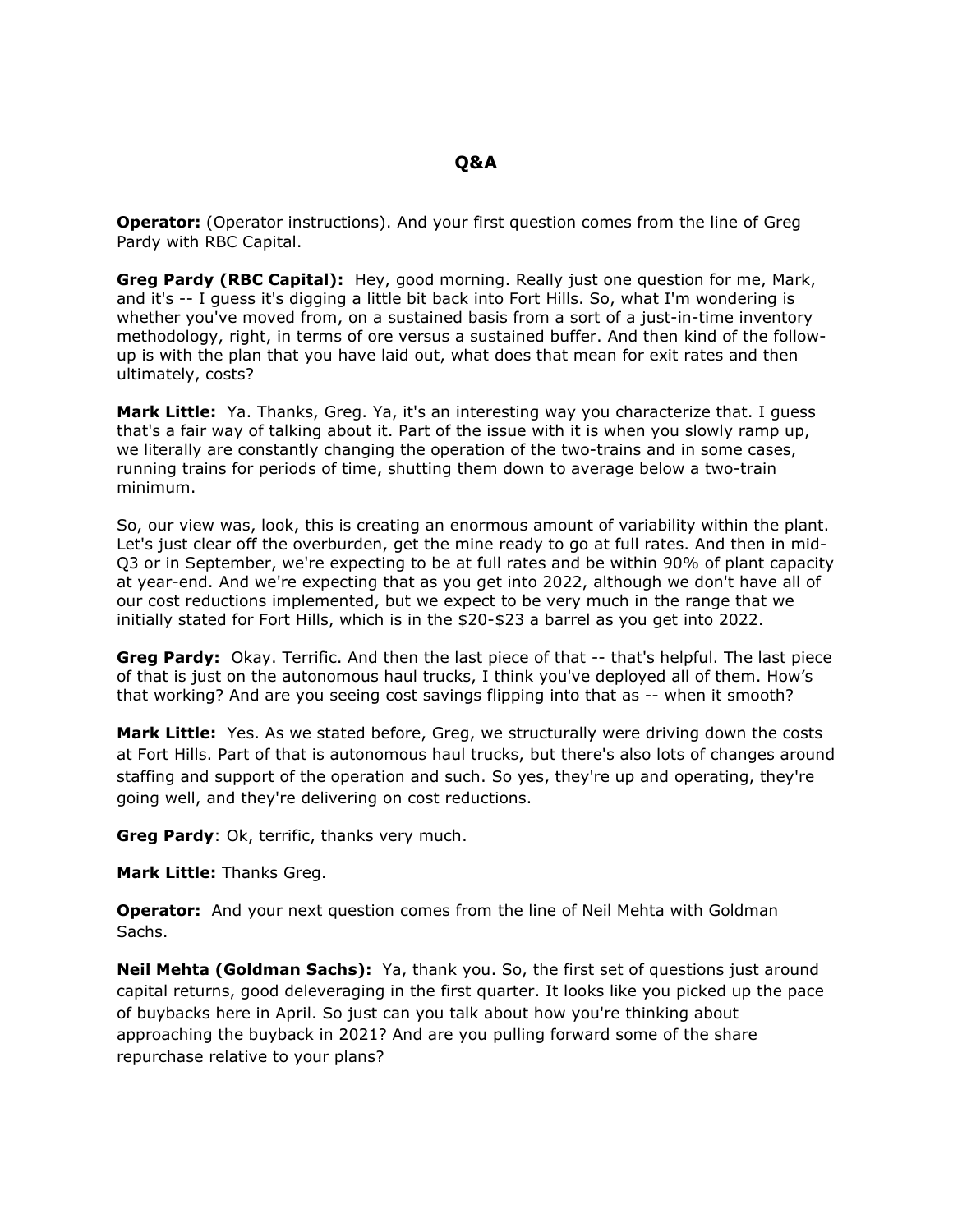**Alister Cowan:** Ya, Neil, we -- in April, it was pretty consistent with the numbers that we were buying back in March. I would say that as we're generating and realizing free cash flow, we're deploying it in the 2/3 to 1/3 that we said. So, it's pretty consistent. With that, I wouldn't say we're currently pulling anything forward. As we generate the cash flow, we'll allocate it to debt repayment and buybacks and the allocations that we said.

 **Neil Mehta:** And then the follow-up is just around the COVID cases in the Fort McMurray area. Can you give us a sense of the conditions on the ground at this point? What are you doing to manage risks around that? And I know you talked a little bit about managing your turnaround schedule, if you could flush that out.

 **Mark Little:** Yes. Thanks, Neil. You know, as we've stated before, there's a massive amount of things that we've changed to be able to operate in a COVID world. Everything from bussing, working protocols, masks, sanitization, all sorts of different things, this has been augmented recently with rapid testing. We were part of the Canadian CDL rapid screening consortium. And so, we implemented that. And I would say that, that's now being used across the industry up in Fort McMurray to help in testing asymptomatic individuals. We're finding about 1.4% of the people that are testing positive on -- with our rapid testing and such.

 And then from that, just recently, we've been working in collaboration with governments and the communities, and Alberta Health to be able to accelerate COVID vaccinations within the region. I think this is hugely important and certainly would encourage all of the people in Fort McMurray to get vaccinated as soon as possible. But this is a key focus area. And all the companies are working together on coordinating and accelerating rapid testing and vaccinations.

and vaccinations.<br>The turnaround -- specifically to your question about the turnaround, part of the issue is there's a number of turnarounds going on within the industry right now. Syncrude's into their big turnaround. Our view was that the labor situation was already stressed. The last thing we wanted to do is over stress that. So, focusing on Syncrude and getting the vast majority out of that way before we started the U2 turnaround made a lot of sense to us, just being able to manage within COVID and such. And we're hoping with acceleration of vaccinations and such, we'll be in a much better situation to efficiently and safely execute the turnaround, and it should actually open up the labor pool. So that's why we've decided to defer.

**Neil Mehta:** Makes sense Mark, see you in a few weeks.

**Mark Little:** Thank you Neil.

**Operator:** And your next question comes from the line of Phil Gresh with JPMorgan.

 **Phil Gresh (JPMorgan):** Yes, Hi, good morning. First question is just on the operating costs. As you've talked about, as you show in your slides, you're expecting those to be pretty flattish for the full year. The first quarter, obviously, was down year-over-year, but we do lap some extraordinarily low OpEx in 2Q and 3Q. So, maybe you could just remind us how you're thinking about the ability to continue to knock out some permanent cost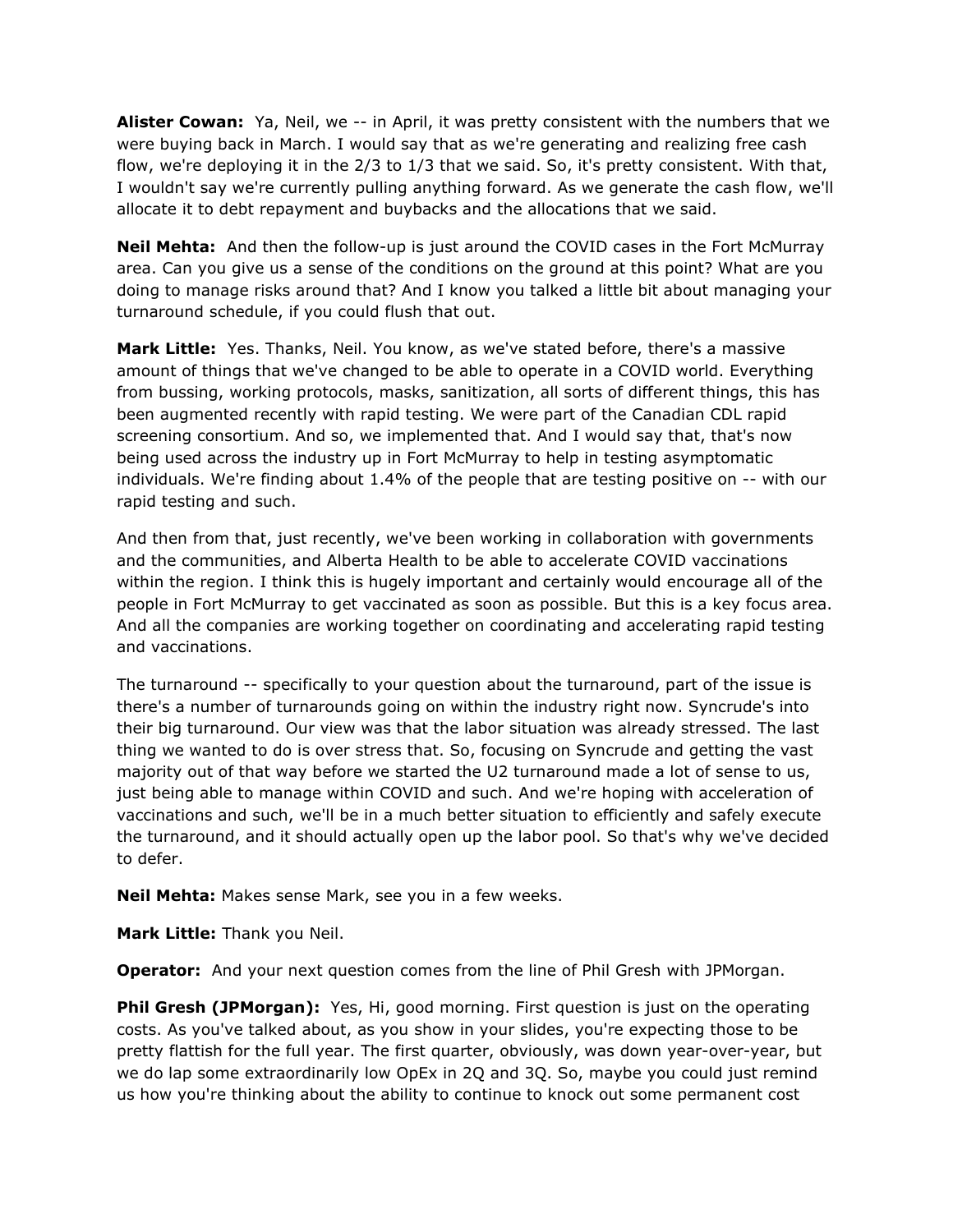saves versus some of the temporary costs that we'll be lapping that will come back this year?

 **Mark Little:** Ya. Phil, thanks for the question. Clearly, our focus in generating the \$2 billion of incremental free cash flow, a lot of this is around restructuring the cost structure of the company. That applies on the ground with things like autonomous haul trucks. But it also affects things like our supply chain. So, we're trying to take a couple of hundred million dollars out of our supply chain, and that's actually been going quite well. It's actually affecting our tailings technologies. So, we're driving down our sustaining capital and some of our ARO by actually using the past technology.

 Our supply and trading organization is doing a bunch of work on the trading systems and strategies associated with them. We're expecting to generate a bunch of money out of that as well.

 And then we're working on structural changes at the corporate level. So obviously, we are working at this as quickly as possible. You'll get a much better sense when we get into Investor Day because we'll get into the -- how this actually shows up in a little bit more detail associated with it. But we're very confident that we're going to deliver our \$1 billion by 2023 and the \$2 billion by 2025. So -- and I think that, that's one of the joys that we've continued to invest through this period because it's going to offer ongoing and increasing cash flows.

**Phil Gresh:** Okay. Got it. And then just on the E&P business, we had oil prices return back -- close to 2019 levels in the quarter, but the cash flows in E&P were still kind of more consistent with what we were seeing last year. So, I was just curious, how would you describe the puts and takes of the performance in E&P? I recognize the production is a bit lower, especially versus 2019. But any other thoughts you could share on E&P? *[call issues]* 

 **Mark Little:** I think we lost half of your question, Phil, but let me give it a try, and you can follow up if I don't address your point. I think part of it, we view that we're kind of a pure E&P player associated with it because we really don't care whether production goes up or down. We really don't care what the resource base looks like. We're not short of resource in the company, that's for sure. And so, the focus is making the right decisions at the right time.

 Clearly, we're in the process of selling Golden Eagle, and that's just following our disciplined execution process associated with it. Terra Nova is one that we're working to get back online, but nothing's finalized there, and we continue to work with the partners and the government around how that could potentially move forward.

 And as Alister mentioned in his comments, we built inventory in the quarter, and so we'll see some of that. So, you didn't see all the cash flow from what we are producing. So, in any particular quarter, it's not necessarily fully representative of the business.

Did that answer your question, Phil?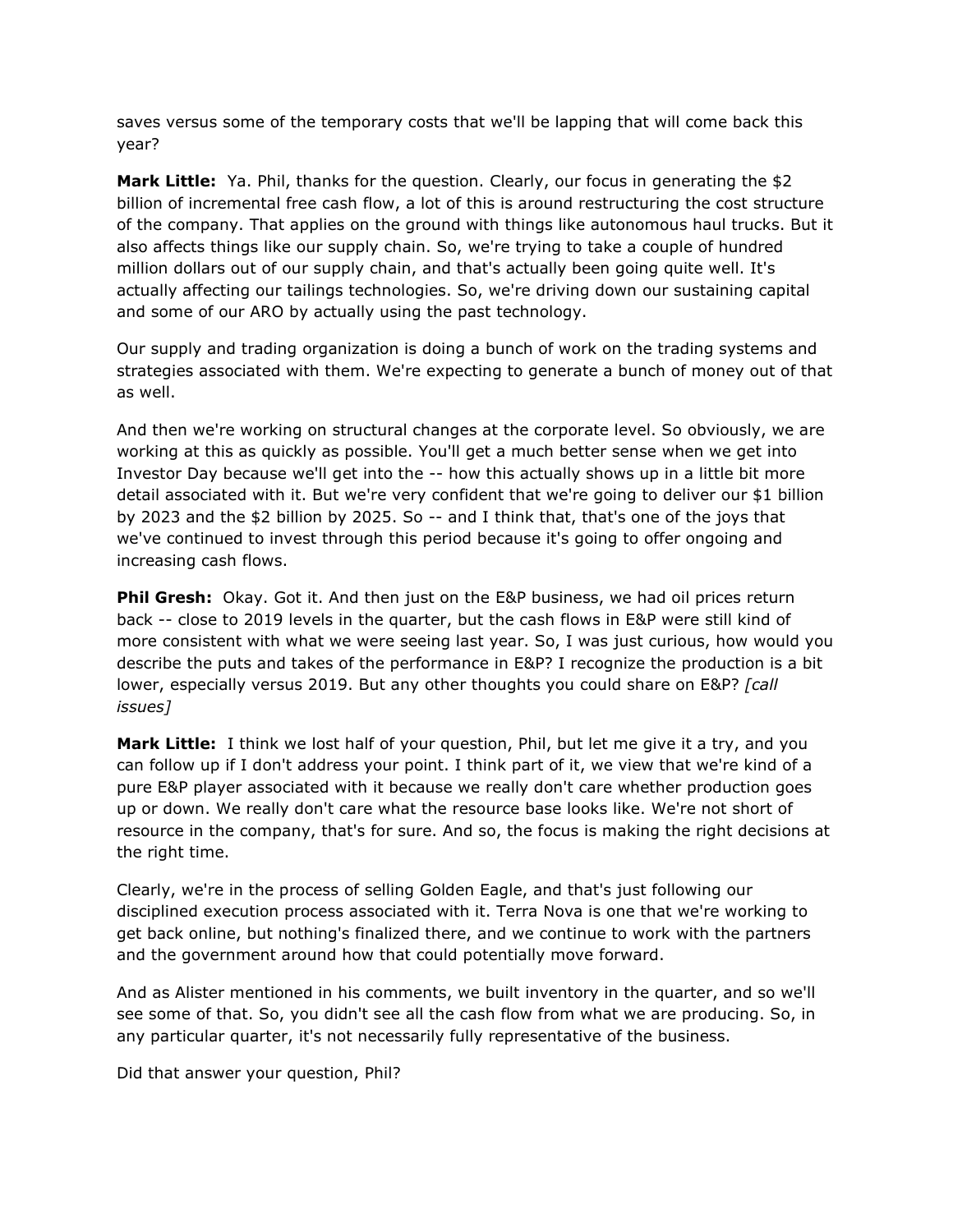**Phil Gresh:** Yes. I mean just -- it seemed like the cash flow was not quite as consistent with a \$60 oil period. But I guess, as you said, there are some inventory factors and other things. But -- and I figure currency is also a factor as well nowadays, but I was just curious if there's anything else missing. That was it. Thank you.

 **Alister Cowan:** Phil, maybe I'll just jump in there. The impact of the sales and production and the inventory build is about \$75 million in cash flow, just to give you some quantum there.

**Phil Gresh:** Ok, that is helpful. Alright, thank you.

 **Operator:** And your next question comes from the line of Manav Gupta with Credit Suisse.

**Manav Gupta (Credit Suisse):** I just wanted to quickly focus a little bit on downstream. What we saw all of last year was Canada managing COVID a lot better than U.S. And it's kind of start of this year, it's flipped a little. U.S. is managing stuff slightly better than Canada. Now you have refining operations in both regions. I'm trying to understand, is Suncor going to be try and sell more products in U.S., now that the demand is looking a little stronger on this side of the border and how you'll manage the situation where suddenly, U.S. demand is looking a little better than Canadian demand.

 **Mark Little:** Yes. Manav, I actually think you've described that quite well is when you look at it, I think what you're seeing is a strengthening of U.S. demand as everyone's coming out of lockdowns. And in Canada, our demand is off. I don't know, in gasoline, it's probably off something like 6% in Western Canada and 17% in Eastern Canada right now. But it's actually going the other way, right? Like we're going into some of the most extreme lockdowns that we've had during the entire COVID. So, you are starting to get this to some degree, a bifurcated market associated with it. What we've been doing is leveraging our logistics to be able to export product into the marketplace. I think that will even be a bigger advantage as the U.S. is moving forward and strengthening further. And so we'll continue to leverage that capability, although in saying that, much less of an issue in the second quarter where we have the inventory now in Canada to cover our turnarounds, and so our utilization will be much lower as we conclude that work. So, I think the timing of our turnarounds is really good in Canada as well.

 **Manav Gupta:** Okay. A quick follow-up, if you could update us on the progress on egress front. We saw TMX getting slightly delayed, and then there's always this issue of Line 5, which keeps coming up. How are you seeing Line 3? So, if you could give us a broader -- your view on the egress situation in Canada, and I'll leave it there. Thank you.

 **Mark Little:** Great, thanks, Manav. You know, on the pipeline situation, Line 3, we expect to come on around this time -- or sorry, by the end of this year around that period of time. Execution timelines are always moving around a bit as it's a bit dynamic. But the confidence and certainty of that line coming on has never been higher.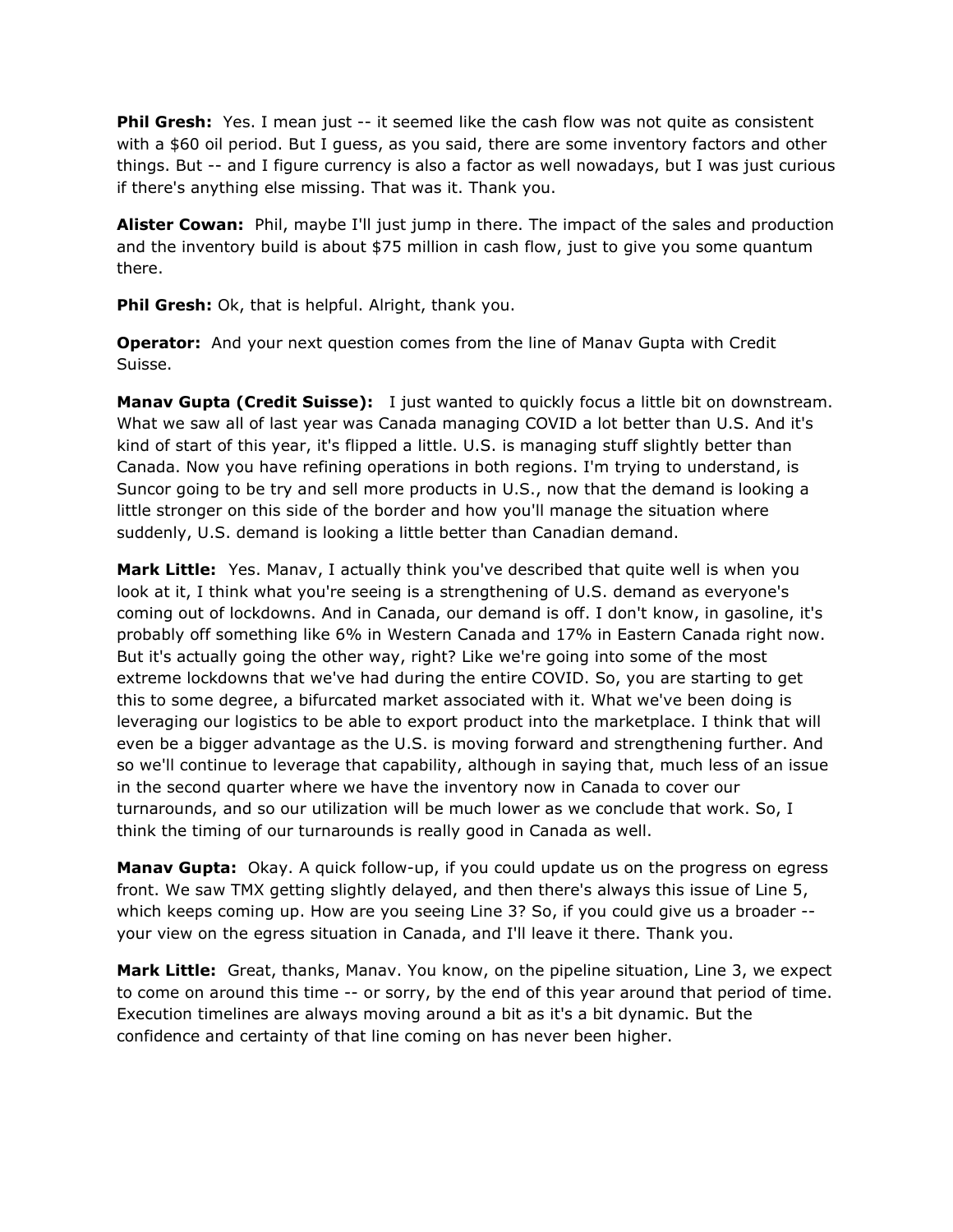And if you go to Trans Mountain, Trans Mountain, this is -- I kind of view a lot of this as just normal execution, variability within executing a line. We're expecting that on towards at the end of 2022 and maybe early '23. Those 2 lines add 750,000 barrels a day of incremental egress out of the market. So, this will be very significant to the Canadian market.

market.<br>And then finally, on Line 5, obviously, this is a significant month because the governor has called for the line to be shut down. We don't think that they have the authority to do that. Obviously, we're working with Enbridge who I think is working very hard and doing a great job of - of keeping the line in service. And one of the things we keep emphasizing both to the northern states as well as into Ontario and Quebec, that if this line gets shut down, it takes half of the oil that flows into Ontario refineries and stops it from flowing there, this will have a consequence on the people in Ontario and Quebec. And I think that the politicians, including the Canadian government are very cognizant of that and working hard to ensure that the laws are followed and that this line stays in service.

#### **Manav Gupta:** Thank you.

**Operator:** And your next question comes from the line of Chris Tillett with Barclays.

 **Chris Tillett (Barclays):** Hey guys, good morning. First, quickly for me. Can you just clarify the numbers you gave again earlier in terms of the buyback figures from April?

 **Alister Cowan:** Yes. So, Chris, in April, we bought \$250 million worth of stock back, about 8.2 million shares. So year-to-date, it's just over 20 million shares and about \$530 million of -- in dollar terms.

 **Chris Tillett:** Got it. Okay. Thanks. And then, I guess, in terms of your approach there, would you describe it as being more systematic throughout the year and just sort of occurs as the cash flow comes in the door? Or have you kind of front-loaded that? Or just, I guess, generally speaking, where your head is at on that?

 **Alister Cowan:** Chris, it's more systematic. We've just kind of flat lined it. We're not trying to opportunistically time the market. We said we would allocate our cash flow, 2/3 to the repayment and 1/3 to the buyback. And we've taken more of an annual view of that, and we're just systematically going into the market buying back.

 **Chris Tillett:** Okay. That's helpful. Makes sense. And then last for me, I guess, just the figures you highlighted in the presentation about the remaining Oil Sand spend for 2021. I'm assuming a good chunk of that is related to some of the asset maintenance and turnarounds you guys are doing, but can you give us any indication as to how heavy that may be over the next quarter or two versus the shape through the rest of the year?

 **Mark Little:** Yes. I actually think it's fair to say that if you go back and look at it historically, we spend the vast majority of our money in the second and third quarter every year because we try and do all our maintenance essentially between April and October and do as little as possible through the winter period of time. So, you're going to see the vast majority of our capital spend will occur in the next two quarters.